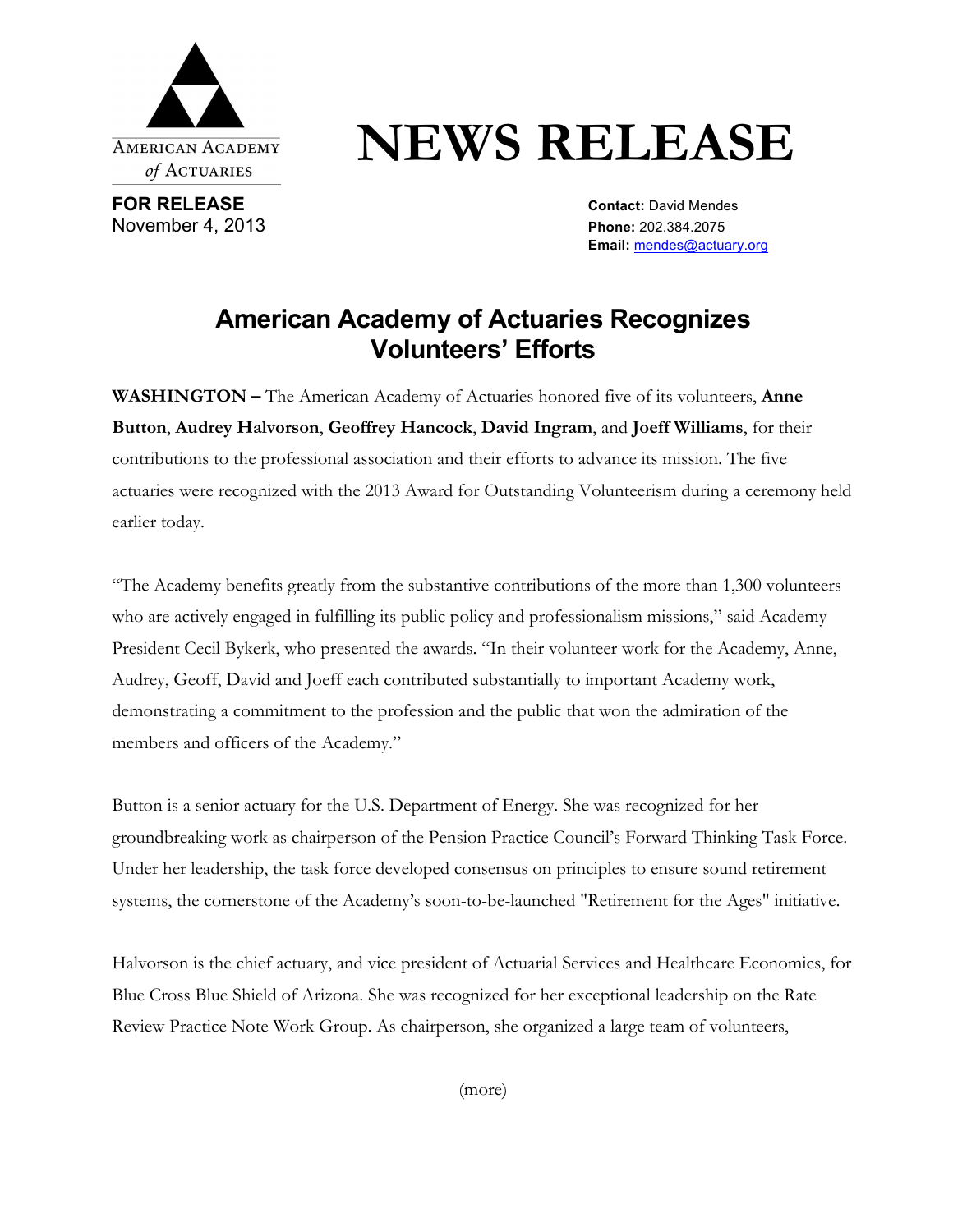## 11-04-13 – ACADEMY RECOGNIZES VOLUNTEERS' EFFORTS

coordinated calls with the U.S. Department of Health and Human Services, and reviewed and revised the existing practice note to conform to final federal regulations — all under very short constraints.

Geoffrey Hancock was most recently a partner with Oliver Wyman in Toronto. He was recognized for his recent work with the AG 43/C3 Phase II Work Group. Hancock helped to evaluate the need for updating the parameters of the economic scenario generator and associated calibration criteria. His contributions were central to the group's work and regulators' efforts to modify the reserve and capital requirements for variable annuities.

David Ingram is a member of Willis Re's Analytics team based in New York. He was recognized for his distinguished leadership as chairman of the Actuarial Standards Board's (ASB) Enterprise Risk Management Task Force. He organized the task force's work effectively — developing, exposing, and ultimately marshaling to final adoption the Actuarial Standard of Practice No. 46, "Risk Evaluation in Enterprise Risk Management," and ASOP No. 47, "Risk Treatment in Enterprise Risk Management." Under his stewardship, the ERM Task Force of the ASB became its standing Committee on ERM.

Joeff Williams is a consulting actuary with Actuarial Management Resources in Winston-Salem, N.C. He was recognized for his outstanding work organizing, producing and presenting the Academy's annual Life and Health Qualifications Seminar, which has been in place since 2000 and has reached new, maximum levels of attendance. In selecting him for this award, his colleagues recognized how his many years of participation in the seminar, serving as health faculty, an exemplary volunteer, and twice now as chairperson, has in the last year culminated in a singular effort that went above and beyond typical volunteer engagement.

The Academy established the Award for Outstanding Volunteerism to honor Academy volunteers who have made a single, noteworthy volunteerism contribution in the previous year that is above and beyond what is reasonably expected of an Academy volunteer.

###

(more)